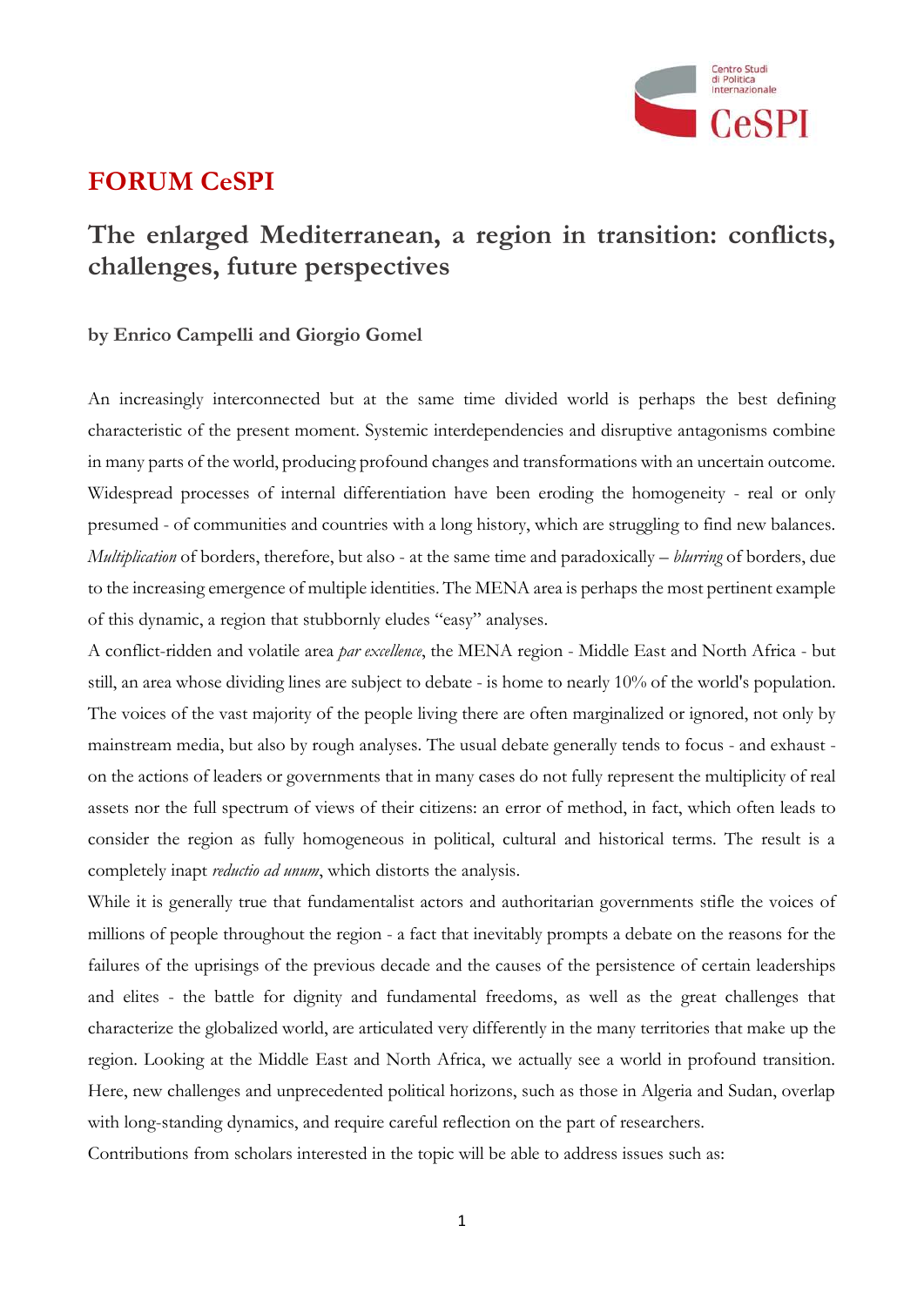- 1) adequate access to vaccines during the pandemic phase, focusing also on how the different social classes that make-up the societies examined are affected by this matter and, more generally, the critical issues related to economic recovery in a world still marked by the effects of the pandemic;
- 2) the dynamics of migration, including in relation to the recent Ukrainian crisis;
- 3) the pervasiveness and resistance of religious and cultural identities, often mutually antagonistic or, as in the recent case of Lebanon, perhaps ready to overcome ancient divisions;
- 4) the urgent need for attention to environmental sustainability in view of ongoing climate change and the possibility that cooperation on energetic and idric resources can also be a tool for peace regarding existing conflicts;
- 5) the supply shock produced by the war in Ukraine on the prices of agricultural and food commodities and the ramifications of this on food crises with significant social impacts in MENA countries;
- 6) the renewal of the Iranian nuclear agreement and the prospects arising from it for the regional security architecture;
- 7) the issue of representation and institutional democratization, with a possible analysis of new and unprecedented scenarios compared to the previous decade;
- 8) gender issues, obviously far from secondary and indeed such as to profile at times the possibility of new socio-cultural protagonism (as in the case of Algeria) and the practices of active citizenship, fundamental in guiding the analysis and political action.

It is certainly no coincidence, on the other hand, that the crucial nodes just outlined - and offered for the attention of those who would like to collaborate - are some of the same ones that drove the revolutions and popular uprisings in the region that began - and in many cases ended - more than a decade ago. These conditions are still present in early 2022 in most countries, along with new critical issues caused by the COVID-19 pandemic and ongoing global socioeconomic changes that are affecting different parts of the region in several ways.

Constitutional reforms and profound changes in forms of government are just some of the political trajectories that have affected the region. Many legal systems have been subject to intense and often violent institutional renegotiations, within an overall framework that sees heavily unbalanced government systems to the detriment of internal minorities and bitter ethno-religious clashes still affecting many areas and states. Libya, Syria, Lebanon and Yemen are just some of the examples of states on the verge of economic and political implosion, marked by a long-standing crisis that has worsened in recent years due to conflict, corruption, instability and, in some cases, the very high number of refugees and internally displaced persons.

Regarding the topic of democratic participation and the regression of the rule of law, it is impossible not to note the fact that in Tunisia, eleven years after the fall of Ben Ali and following a perhaps only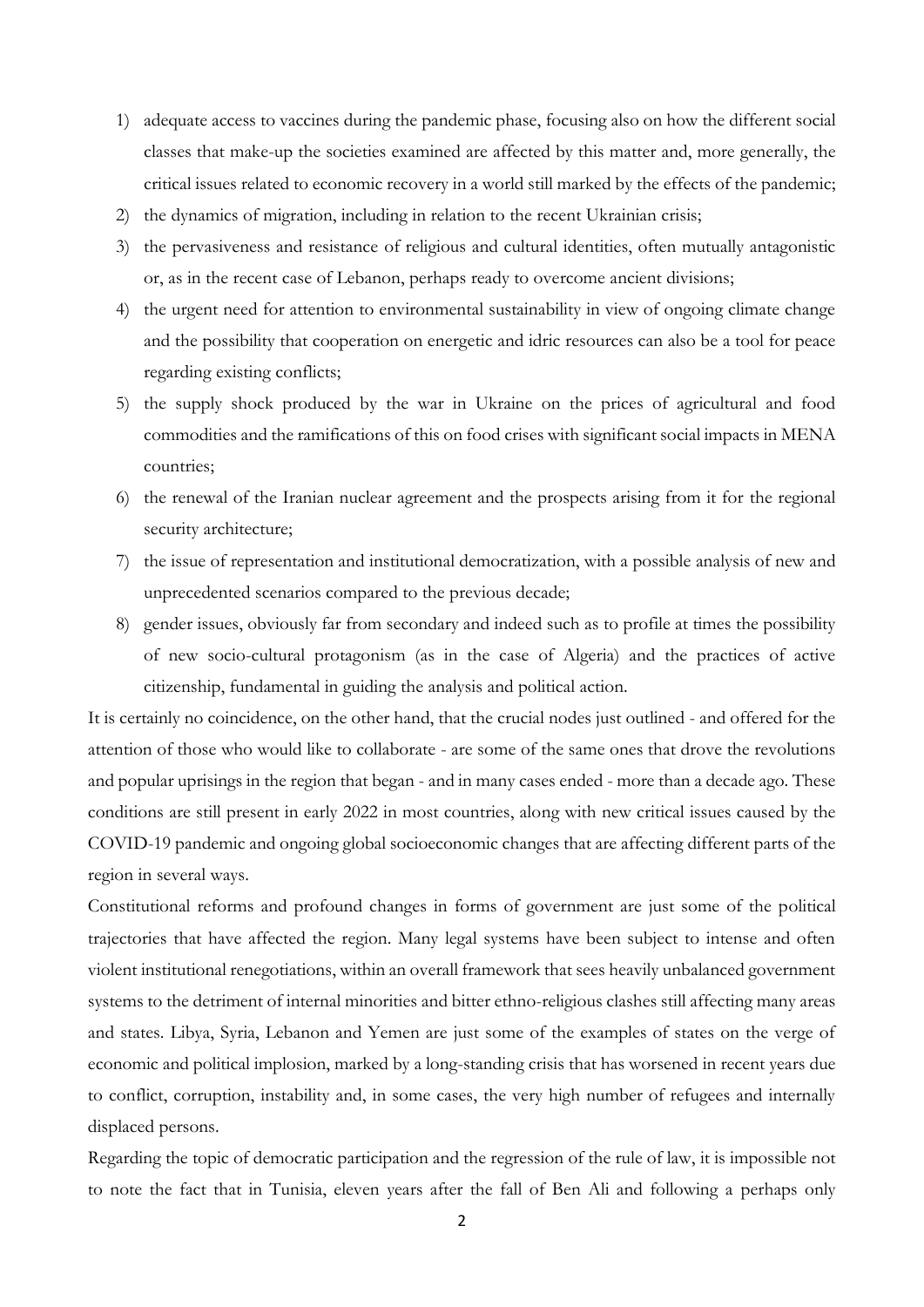procedural process of democratization, power is once again in the hands of a single person, the President of the Republic Kaïs Saïed. If the last months of 2021 have been marked by the progressive weakening of the country's democratic institutions, with the removal of the Government and the suspension of the work of Parliament, it is possible that 2022 will be the year of their redefinition under new forms, in the name of a direct democracy in which, in the words of Saïed himself, sovereignty will be given back to the people. On the road map announced in December by the Tunisian head of state, however, weigh the expectations of a population deeply frustrated and disappointed by more than ten years of political instability, which has seen the economy sink (also because of the pandemic) and corruption reach worrying levels.

Some monarchies in the region are attempting to address the concerns of their citizens by updating forms of economic intervention to meet demands for greater security, grassroots participation and prosperity. At the same time, however, repression of dissent and restrictions on fundamental freedoms highlight a clear disconnection between institutions and citizens. Recent constitutional amendments in Jordan, officially approved in adherence to a broadly inclusive model of civil society, actually appear, according to many commentators, to be a means of reshaping state power in favor of the monarchy.

In 2022, countries such as Libya and Lebanon have scheduled national elections that foresee a change of leadership and that could, potentially, have crucial outcomes for the entire regional architecture. However, as the last decade of transitions, revolutions and civil wars has shown, political and social change can come quite unexpectedly and abruptly, and the electoral processes mentioned are still far from definitive. A growing number of analysts agree that - especially in the Libyan case - the possibility that these electoral processes will really take place regularly is decreasing. Likewise, the Palestinian Authority has postponed *sine die* the presidential and parliamentary elections scheduled for 2021, aggravating the already heavy tension in Palestinian society, which has not gone to the polls since 2006. What emerges overall in the analysis of these dynamics is a restless dialectical movement between the different principles of *dusturism* (constitutional vocation) and *zaeimism* (leaderism), which seems to characterize the Middle Eastern and North African region, alternating hybrid forms between the two principles and whose encounter/clash generates complex and often unstable socio-political and institutional dynamics.

Even in countries where elections have been held in 2021, leaders are hastening, with fluctuating results, to provide answers to structural and unresolved questions about the rights of internal political communities, economic transformation and the energy issue, which has a new global horizon in the MENA area. This is, for example, the case of Iraq, which after the highly contested elections of October (validated by the Federal Supreme Court only on December 27 and characterized by the lowest participation rate in Iraqi history), must now face the difficult task of creating a stable majority, also because of the particularly bitter ideological tension between the parties, some of which are linked to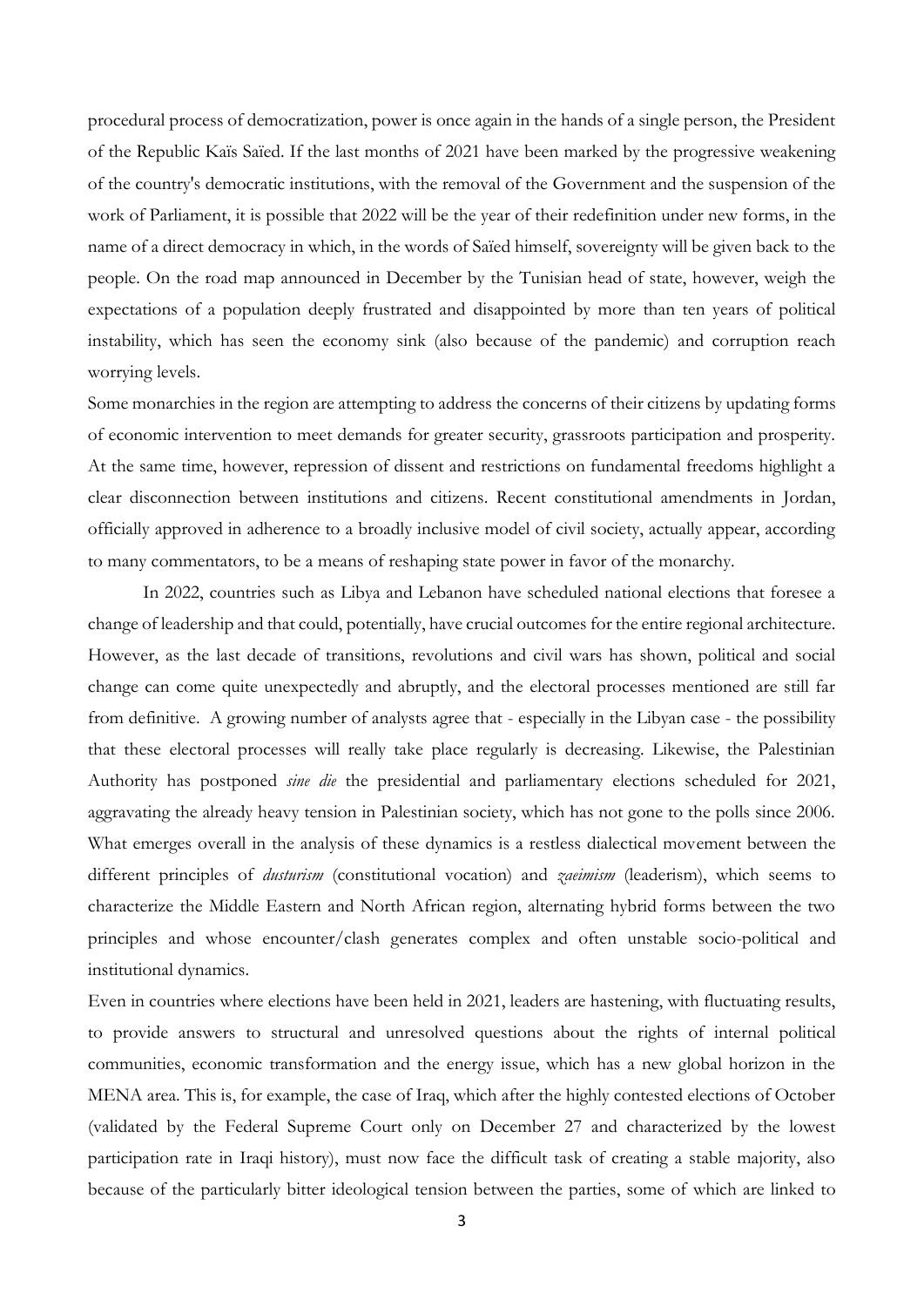Iran. The future executive will have to deal with problems linked to the pandemic and the consequent economic crisis, but also, as mentioned, with the many long-term challenges. In this regard, Baghdad has recently launched an ambitious plan to reform the energy and water system, aimed at obtaining 63% of electricity from clean energy sources within five years.

The energy issue is also crucial in Iran, where President Raisi will have to face the deep social discontent and the heavy economic crisis that the country is going through. After a long interruption, the Vienna talks have resumed, for a return - both of the Islamic Republic and the United States - to the nuclear deal signed in 2015 and subsequently abandoned by former US President Donald Trump in 2018. This is not, of course, a path without difficulties. Even if diplomacy succeeds in addressing the many outstanding issues, a number of broader regional security issues are likely to remain unresolved and add to the uncertainty over the entire Middle East, leaving ample room for interpretation as to whether the possible renewal of the Iran nuclear deal will serve a stabilizing function in the region and, potentially, globally.

The Ukrainian crisis has then relaunched the discussion on the EastMed gas pipeline, and on the role of countries like Israel in the regional and global energy game. The Jewish state is experiencing a moment of redefinition of its internal political and social identity. The very fragile majority coalition currently in government - which includes, for the first time in the history of the State, an Arab party - seems to represent an ambivalent indicator of both the unexpressed potential that could be realized as well as of the continuing social and cultural fractures present in the country.

Beyond the specificity of the internal issues of each protagonist, a further level of reflection and analysis is provided by the fact that the regional landscape is strongly stimulated - and to a large extent shaped - by the continuous competition between some key countries. In fact, these international competitors operate with a much greater degree of independence and assertiveness than in the past, continuing to test the limits of their own power and influence through mutually antagonistic security measures and diplomatic initiatives. Moreover, this competition - and it is easy to see in this another element of important specificity of the area - is certainly complicated by the presence of a different kind of aggressive and powerful actors, non-state entities such as Daesh, or quasi-state entities such as Hezbollah in Lebanon and the Houthi in Yemen.

The year 2021, on the other hand, has seen the emergence of unprecedented diplomatic axes, which may open horizons hitherto untried for the regional political-economic dimension, but which still seem inadequate to resolve complex situations such as, for example, the current conflicts in Syria and Yemen. It is likely that the trend towards the reconstruction of relations damaged in recent years and the normalization of ties between countries that had interrupted them or had never had formal relations will continue in the near future, despite the difficulties. The rapprochement between Turkey, Egypt, Qatar, Saudi Arabia and the United Arab Emirates will move forward slowly as the countries look for ways to